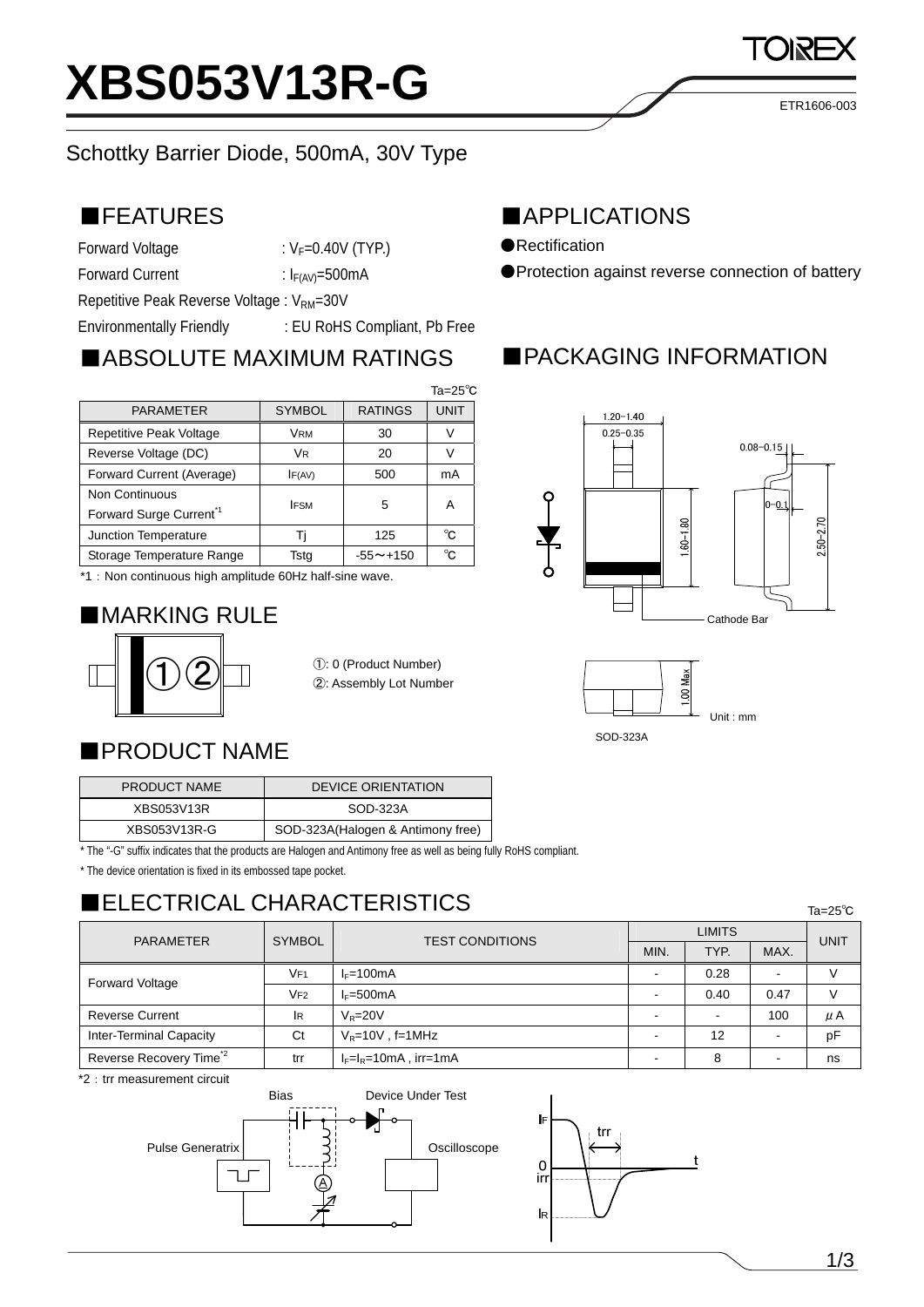## ■TYPICAL PERFORMANCE CHARACTERISTICS

(1) Forward Current vs. Forward Voltage (2) Reverse Current vs. Reverse Voltage



(3) Forward Voltage vs. Operating Temperature (4) Reverse Current vs. Operating Temperature









(5) Inter-Terminal Capacity vs. Reverse Voltage (6) Average Forward Current vs. Operating Temperature